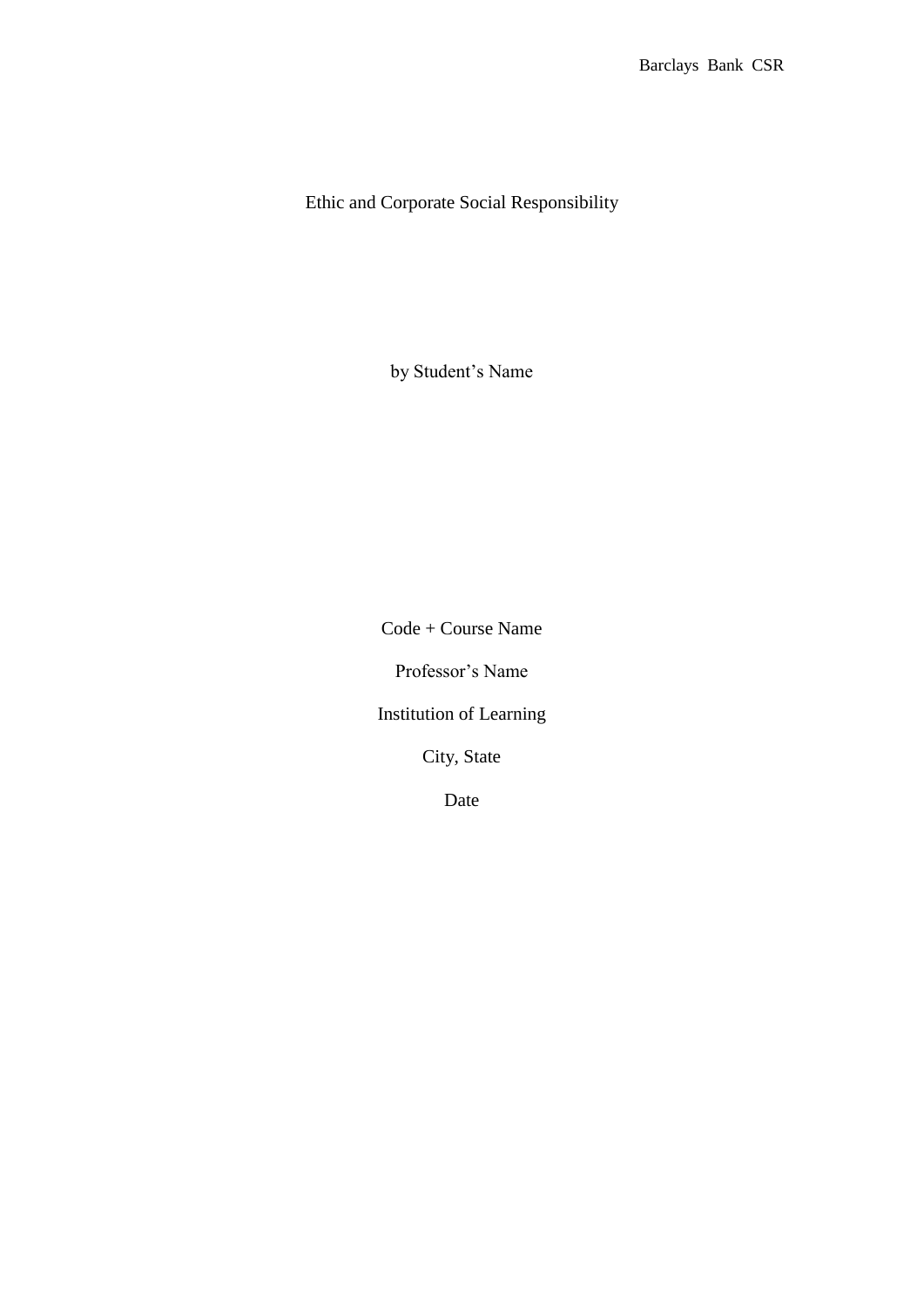Corporate social responsibility according to Bowen (1953) is the commitment of an organization or business to pursue policies and decisions geared towards actions desirable and valuable to the society. The main idea behind this is that business ventures have a responsibility to the society beyond profit making for their shareholders (Shabana and Caroll, 2010). For this assignment, I chose too critically to examine Barclay Bank's corporate social responsibility.

## Barclays Bank ethics

Barclays Bank is considered a partners that is trusted by business across Asia, Africa, Europe and the North America with a turn over of more than 5 million British Pounds. In June 2012 the bank made a business decision and launched the Barclays Citizenship Plan that bears the following three commitments: Contribution to growth, way the bank does business and the support to local communities (Barclays, n.d). This has been reflected of late by the commitment of the bank to improve youth employability through its apprenticeship programs as well as the work experience programs. This business decision is based on the banks commitment make profits with a consideration of future's relationships and not at the expense of the society (Barclays, n.d).

The move too to the 'Citizenship' business decision is by the realization that banking and finance play a important role in effectuating social and economic progress, growth and development with the right approach incorporated (Barclays, n.d). The decision seeks not only to produce and support the production of products that are commercially viable but also beneficial to the society and of positive impact to communities where the bank operates. Over and above the banks core business, the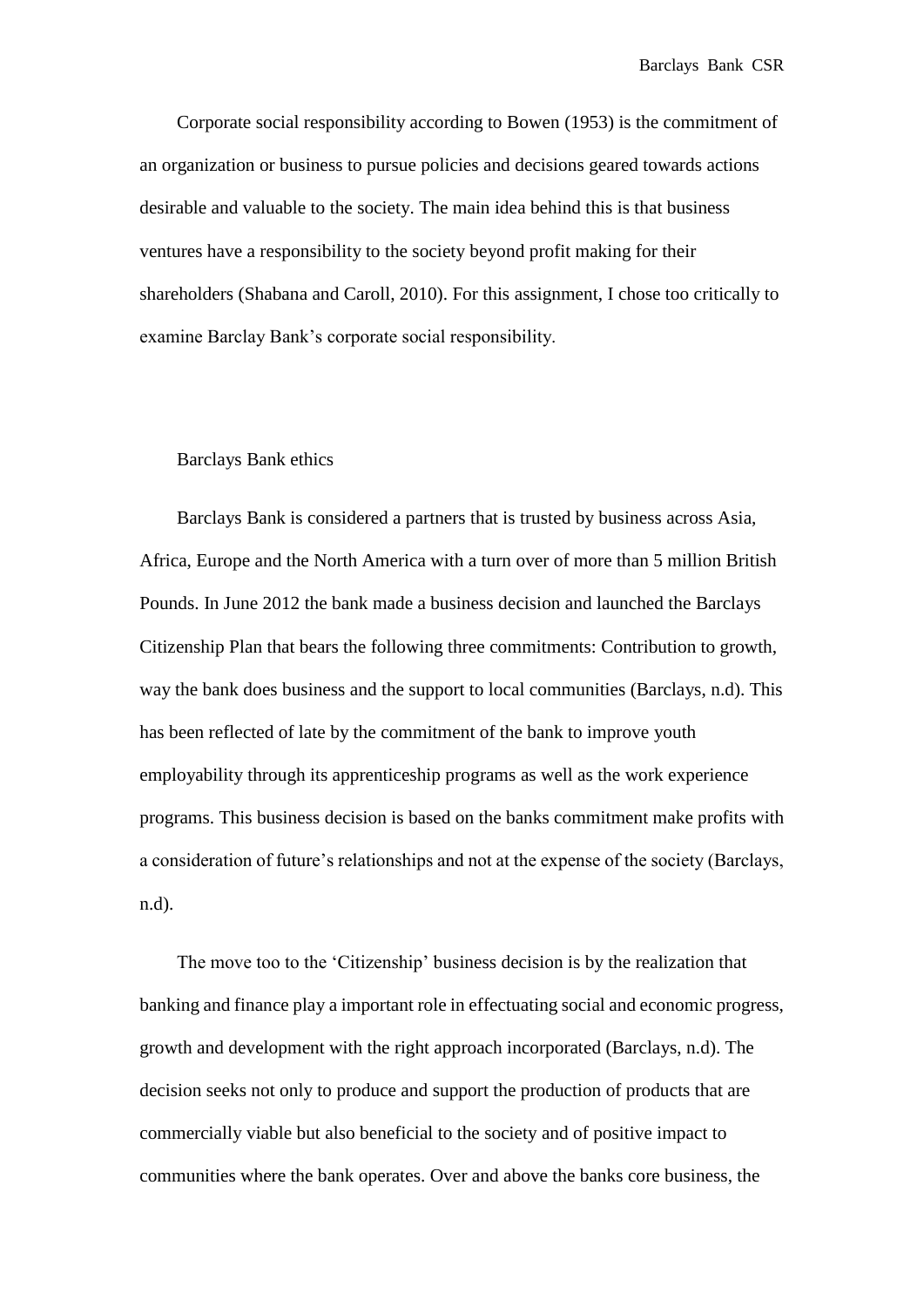Citizenship Program plays a major role in engaging with the community through community investment programs through direct efforts of the banks employees (Barclays, n.d). Collaboration and consultations too are incorporated in the program to help address global challenge that include employability, human- rights, entrepreneurship and climate change. These dialogues and consultations on these issues help inform the bank's policy and decision making (The Barclays Way, n.d).

The bank's business decision on 'citizenship' has a number of ethical; implications associated with it. This is tied to the fact that by the bank conducing its business in such a manner it promotes economic development as well as inclusive prosperity for generations: current and future ones. In supporting governments and civils society organizations, the bank upholds the human rights principles in their operations in accordance with the universal Declaration of Human Rights and the International Bill of Human Rights (The Barclays Way, n.d). This has been reflected in the bank's statement on Human Rights that covers the role of employers, provision of financial services to clients and the purchase of goods and services. Through this, the bank upholds integrity, challenge issues of concern in a clear and a fair manner, foster and effectuate diversity within the workforce, uphold zero tolerance approach to harassment and bullying, take individual accountability for high achievement through coaching and support, respect for everyone, upholds freedom of association and constructive participation of employees in decision making as well as providing safe and healthy working environment.

Further, the bank ethically demonstrates respect for the environment by addressing environmental impacts. It does so by identifying, prioritizing and managing environmental risks directly by consumption and disposal of resources within its operations and indirectly through green supply chain management(The Barclays Way,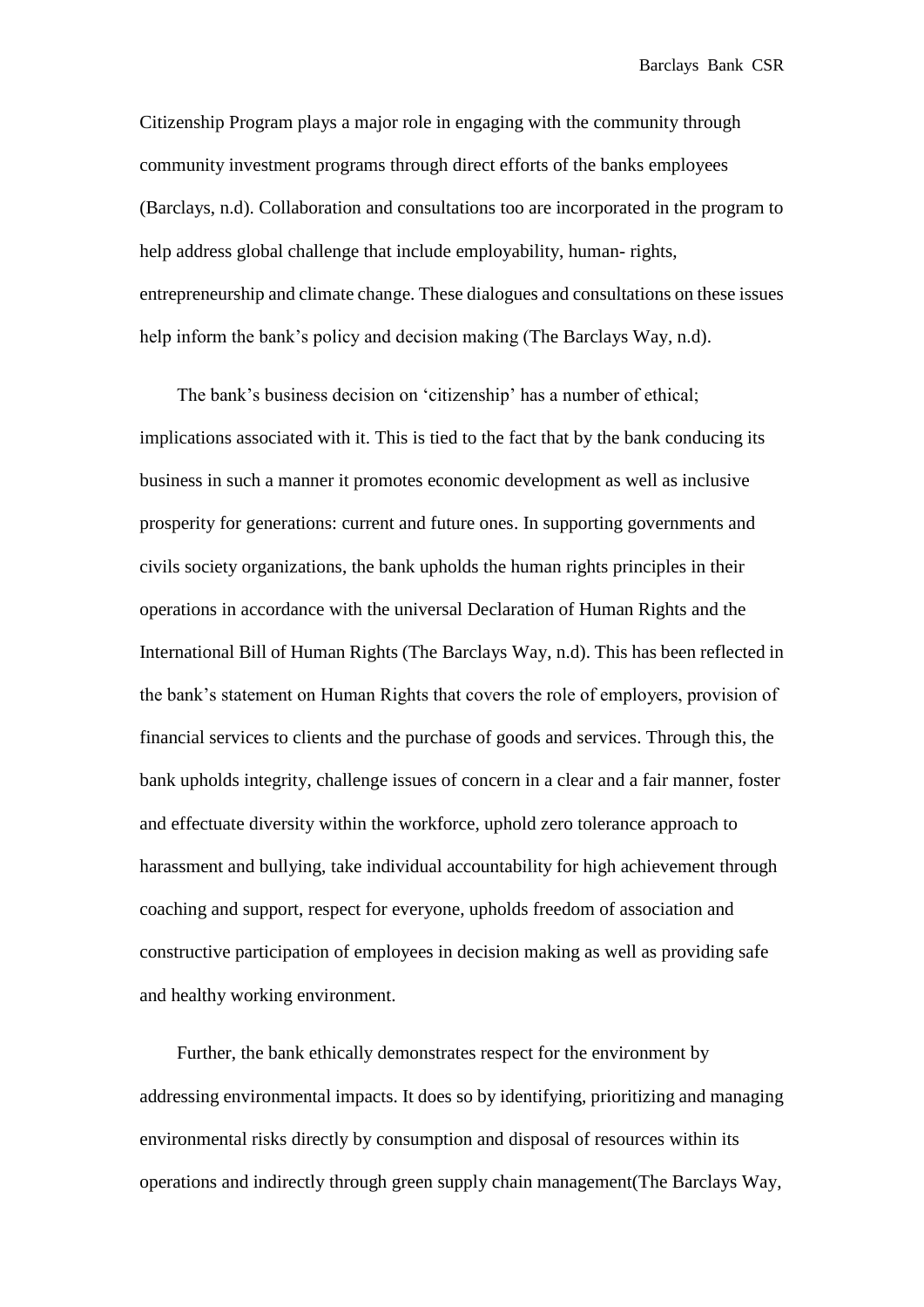n.d). In addition to this, the bank engages in community investment through voluntary business support as well as through national and international investment programs. This helps communities and individual strive for financial independence and security.

By considering this ethical implications, the banks decision making process is likely to be affected in a number of ways. This may include the bank identifying the impact of their decisions and making evaluations of the environmental, social and ethical impact that are critical in customers financial propositions, supply chain relationships and product development(The Barclays Way, n.d). The implications may also help the bank manage its responsibility in supporting the government and civil society organizations in upholding the human rights, managing own environmental performance, seeking ways to harness resources to contribute to society and community development.

## Barclay's Bank Corporate Social Responsibility

After assessing the Barclays Citizenship Plan, it is clear that the bank is dedicated to support the client and the community in which it operates in. The banks has been committed in bridging the career gap through the Careers and Employability Leadership Program that takes 18 months targeting the youth from low-income backgrounds. The program targets to reach 16,000 students as career champions (LifeSkills and inspiring young people, 2016). Regular training sessions are also initiated by Barclays to school teacher and students linking school curriculum and the world of work. This helps to instill confidence among the students by challenging work stereotypes (LifeSkills and inspiring young people, 2016). This is conducted under the LifeSkills Program by Barclays Bank.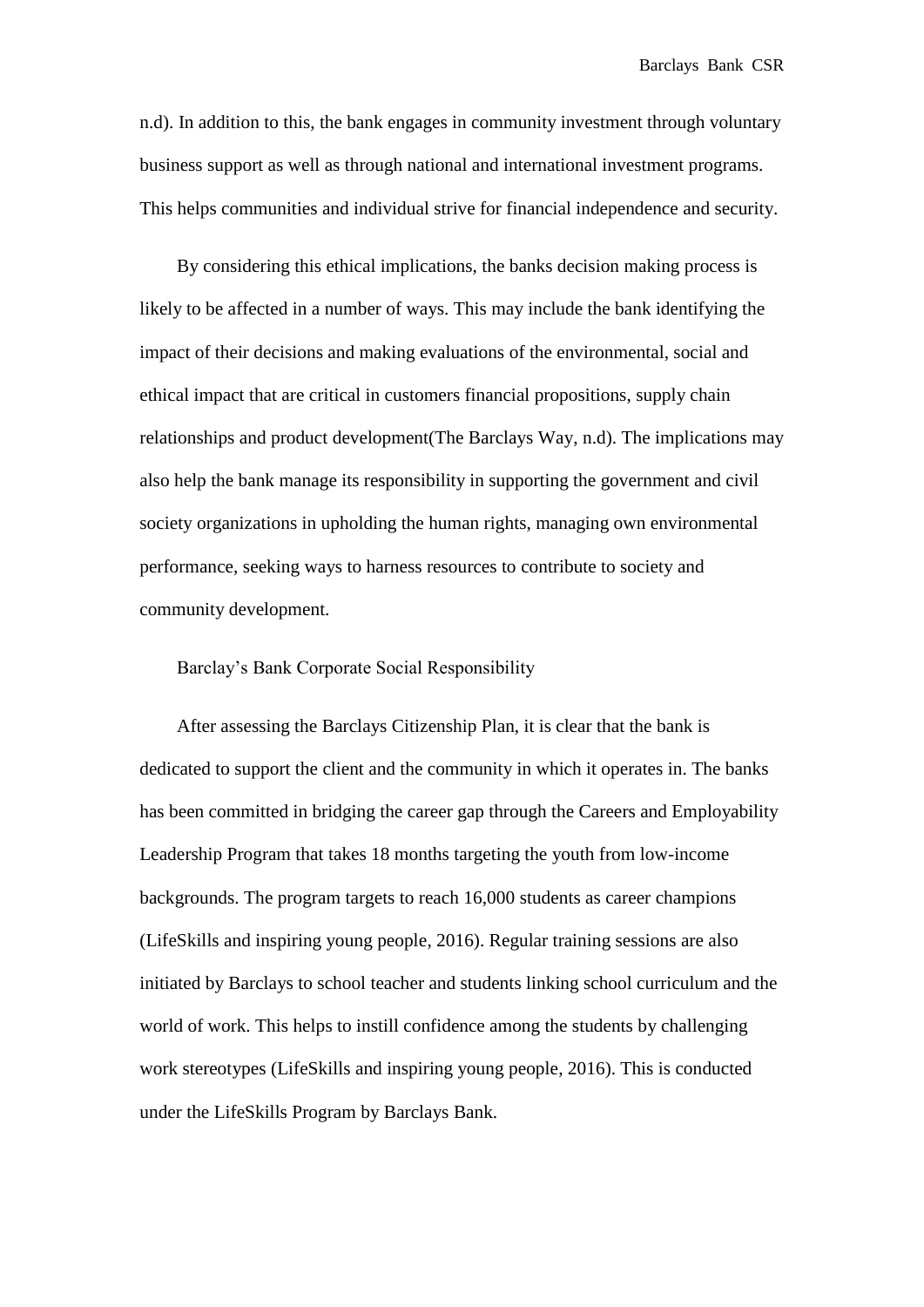Second, the bank also engages in initiatives geared towards creating access to employment through apprenticeship. Through partnership with Catch 22, Barclays Bank's Connect with Work Program is able to offer job placements for youth(Bridging the careers gap, 2017). This program supports individual ages 16 and above with the right aptitude and attitude to join the workplace but who encounter challenges to do so. These individuals find opportunities to scale up their skills and connect with recruiting businesses. Other CSR engagements of Barclays Bank include; Women Empowerment Programme ('WEP') and Financial literacy, Mathematics Enhancement Programme ('MEP') and Matched Fundraising Programme.

By such engagements, Barclays bank CSR has had a great influence to the banks operation. Ethical standards that are upheld in the bank have enhanced the satisfaction of the employees. The work motivation and coaching as well as freedom of association and been engaged in decision making has really boosted the morale of the employees that have been reflected on the bank's performance. Customers too have been motivated and have showed satisfaction. CSR enables them have a positive attitude towards the bank. This has increased the customer confidence that have been reflected on increased services in the bank raising the customer base and profit.

CSR too has granted Barclays Bank a positive public relations especially when positive stories are shared online and through the traditional media. This has helped lower advertisement cost. Further, more cost is reduced by efficient management of potential risks, implementing energy saving programs and green supply chain management strategies and increasing the number of efficient staff as well as ensuring a high retention rate. More business opportunities are also guaranteed by the CSR since it provides a constant dialogue with suppliers, partners and customers through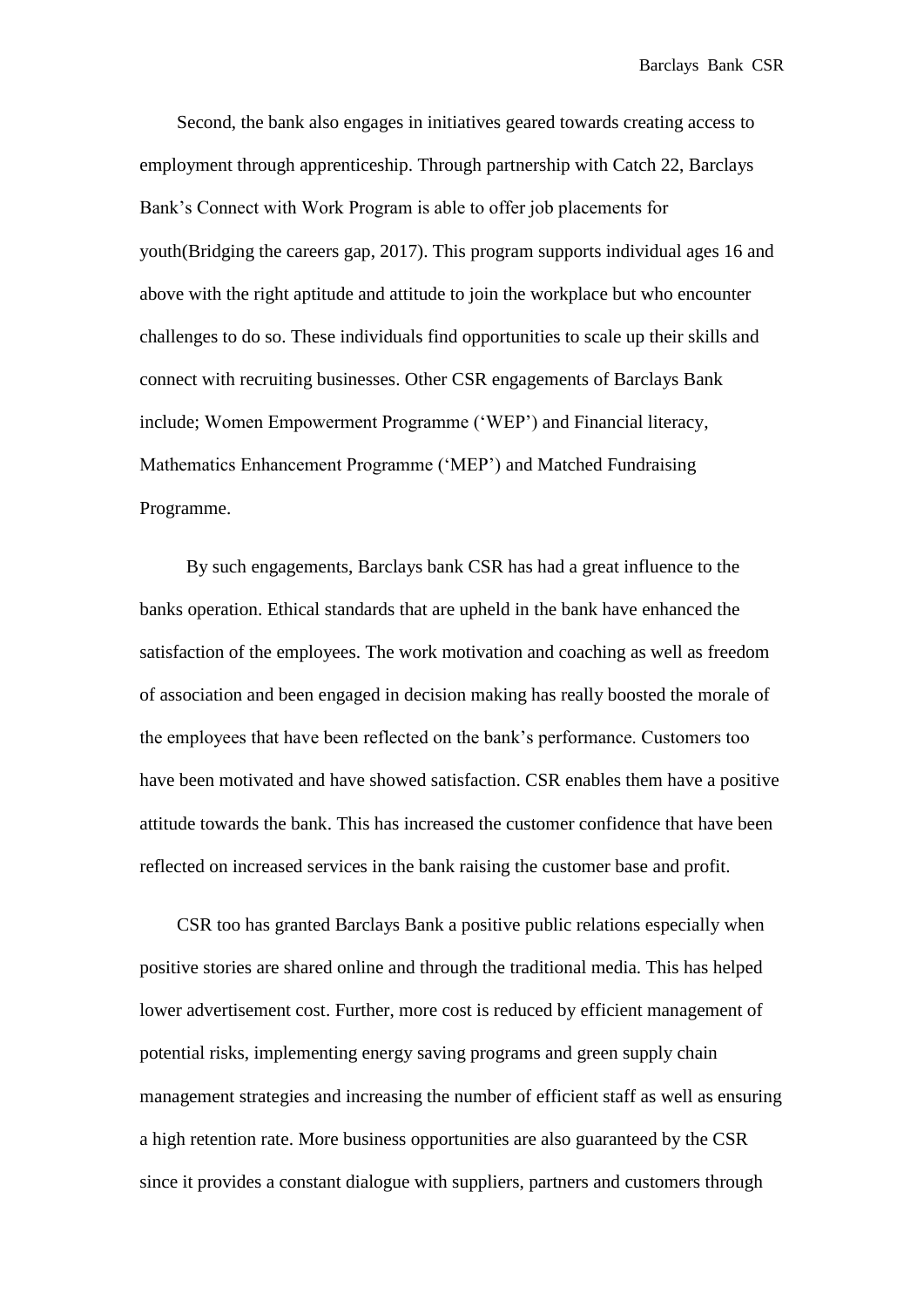an open and an outside oriented approach. It has also guaranteed long term future for the bank's operations since CSR help shape a more sustainable customer base and society.

On the application of critical thinking, Barclays Bank has come up with different policy guides. Some of this include; The Barclays Code of Conduct which outlines the behavior and values that govern work and Barclay business globally (Barclays – Corporate Social Responsibility,2016,14). This includes, colleagues working relations among the stakeholders and within the supply chain. Further Barclays Bank Way subscribes to the Chartered Banker Professional Standard Board's Code of Professional conduct. This sets the professional and ethical attitude among the bankers.